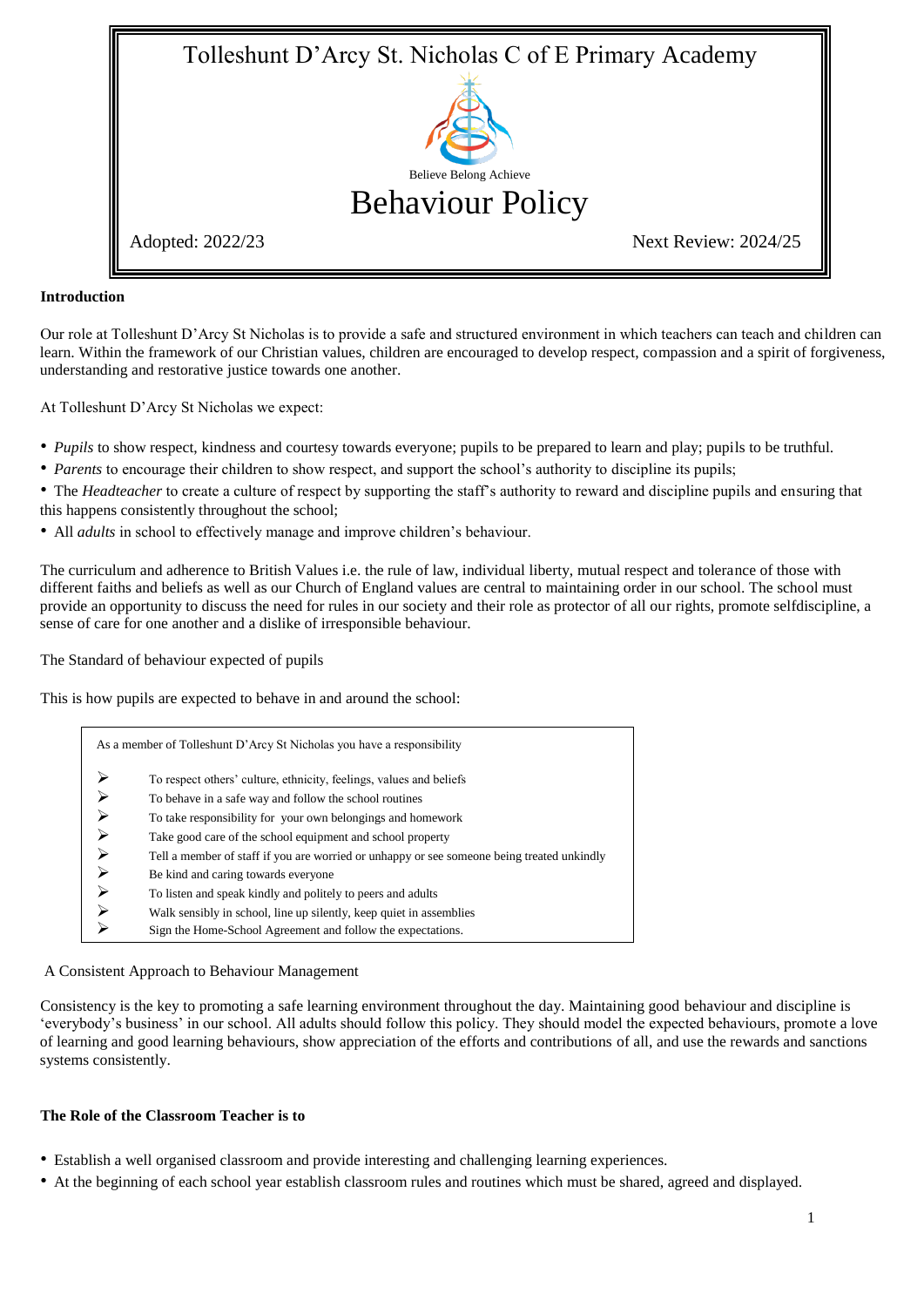- Display the rewards and sanctions systems in their classroom.
- Consider the needs of all children when planning activities and differentiate the learning.
- Display a visual timetable every day.
- Follow the behaviour checklist every morning and after lunch. See Appendix 1
- Ensure that all other adults implement the behaviour policy.

• Maintain an interest in the behaviour of the children during playtime and lunch times and communicate their expectations even though the supervision may have temporarily passed to another adult.

- Display photographs or other reminders to illustrate children behaving well
- Continually teach the rules and praise children who are seen to be demonstrating them

# **The Role of the Headteacher is to**

- Lead by example.
- Ensure absolute clarity about the expected standard of pupils' behaviour and the high expectations in the learning behaviours.
- Ensure that the behaviour policy is understood by all staff, parents and pupils.
- Display school rules clearly around the building.
- Ensure that rewards and sanctions are applied consistently by all adults.
- Ensure the Leadership Team are a visible presence around the school.
- Check that the pupils move around the school and from the playground in an orderly manner.
- Check up on behaviour outside the school.
- Check the building is clean and well-maintained.
- Praise the good performance of staff and take action to deal with staff failing to follow the behaviour policy.
- Celebrate successes and praise the good learning behaviour of pupils as shown in the books
- Monitor praise, rewards and sanctions implemented by staff.
- Establish clear plans and suitable support for pupils who misbehave.
- Build positive relationships with all the parents.
- Ensure regular meetings take place in which the senior leadership of the school monitors the consistency of responses from staff and the pupils' attitudes to their learning.
- Sign the Home-School agreement
- Ensure the Home-School Agreement is reviewed annually and sent home together with a copy of the Behaviour Policy.
- Review the behaviour policy at the end of each school year and consult with all stakeholders.

## **The Role of the Governing Body is to**

- Ensure that there are school policies designed to promote good discipline and behaviour.
- Have regard to guidance issued by the Secretary of State.
- Give clear advice and guidance to the Headteacher on which s/he can base the school behaviour policy.

• Make, and from time to time review, a *written statement of general principles* to guide the Headteacher in determining measures to promote good behaviour and discipline amongst pupils.

• Consider their duty requiring them to safeguard and promote the welfare of children and to eliminate discrimination.

# Our Behaviour System: Rewards

- Good behaviour is praised.
- All the pupils in the school belong to a *House*: Allingham (Green), Salter (Yellow), D'Arcy (Red) and Blackwater (Blue).
- The winning *House* also gets *an extra reward at the end of term*.
- Pupils who demonstrate one of our *Christian Values* can be awarded a '*Values Certificate*.

• In addition to this, staff also use other strategies, such as: A *visit* to show their good work to another teacher, a senior leader or the Headteacher. A *reward sticker.* An *Achievement Certificate* in the weekly celebration assembly.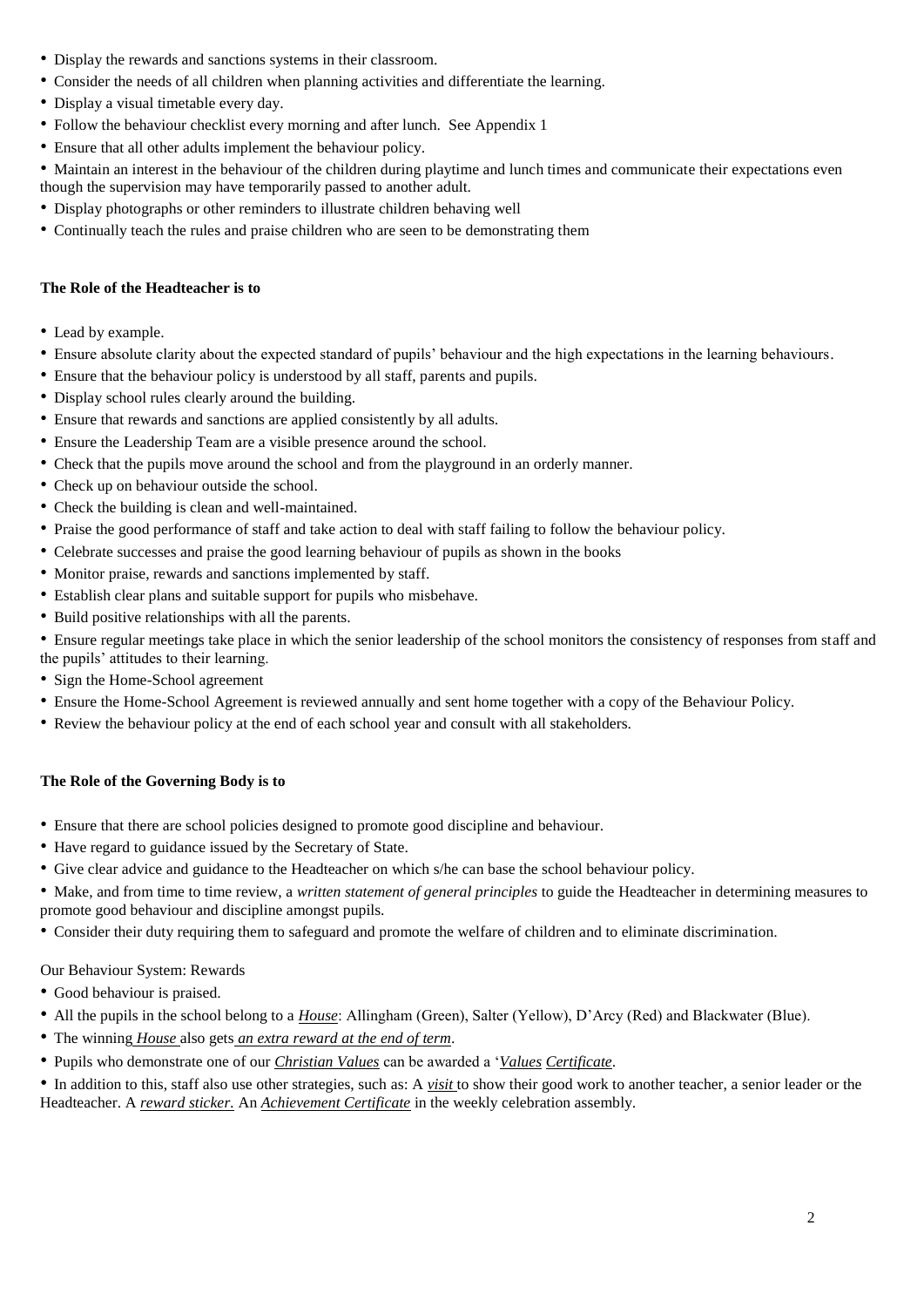#### **Our Behaviour System: Sanctions**

• Consistency when dealing with incidents of unacceptable behaviour is paramount. There is a whole spectrum of strategies which staff can use to deal with unacceptable behaviour, from the 'raising of an eye brow' at one end, to permanent exclusion right at the other end. Staff use these appropriately according to the seriousness of the offence. Punishments should always be reasonable, taking account of the circumstances, age of pupil, any special educational needs or disability and any religious requirements affecting them.

• Some of the strategies which can be used are as follows: Pupils are kept in for part of morning break or lunchbreak. For persistent poor behaviour a meeting will be arranged with parents. o Serious incidents are recorded on an ABC form copied to the Headteacher-See Appendix 3.

• The Inclusion Leader or other Senior Leaders will advise where appropriate on specific programmes for individual children. Pastoral Support Programmes, Consistent Management Plans or Risk Assessments may be put in place.

## *Exclusion*

The exclusion of a pupil is always the last resort. However, if there has been a series of unwanted behaviours or a physical attack on another person then exclusion may be the most appropriate and immediate sanction.

## *The Powers to Reward and Discipline off the School Premises*

The rewards and sanctions apply anywhere off the school premises which are witnessed by a staff member or reported to the school:

- when they are taking part in any school-organised or school-related activity
- Travelling to and from school including the journey on and off the bus Wearing the school uniform
- In some other way identifiable as a pupil at the school

It also applies in instances that:

- Could have repercussions for the orderly running of the school - Poses a threat to another pupil or member of the public or - Could adversely affect the reputation of the school.

## *Confiscation of Inappropriate Items*

This forms part of the general power to discipline and enables any member of staff to confiscate, retain or dispose of a pupil's property as a punishment and protects them from liability for damage to, or loss from, any confiscated items. The items must be handed in to the School Office where they will be kept and given back to the parents following a meeting with the Head teacher. The school has also the power to search without consent for weapons, knives, alcohol, illegal drugs and stolen items. This is described in more detail in separate guidance in 'Screening, Searching and Confiscation- guidance for school leaders, staff and governing bodies'. Weapons and knives are always handed over to the police.

#### *Coping with Challenging Behaviour*

The following guidelines are intended to give teachers a clear understanding of the scope of their authority and responsibility and to give advice about what to do when dealing with incidents of this nature.

In cases where a child runs out of class, an adult should follow and monitor from a distance. The teacher should ensure that the Head teacher or a senior member of staff is informed as quickly as possible.

#### *Power to Use Reasonable Force*

• All children and young people have a right to be treated with dignity and respect, and to be protected from their own and others dangerous behaviour.

• Any type of force should only be used as a last resort.

• The legal provisions on school discipline provide all members of staff with the power to use physical intervention and reasonable force to control or restrain, in order to avert danger, prevent or deflect a pupil's action, to prevent pupils from committing an offence, injuring themselves or others, damaging property or injuring themselves by running away from school, or by removing the physical object which could be used to harm themselves and others.

• Reasonable force needs to be reasonable, proportionate necessary and where no more force than necessary is used.

• Control means either passive physical contact (standing between pupils) or restraint (physically holding in order to bring a pupil under control)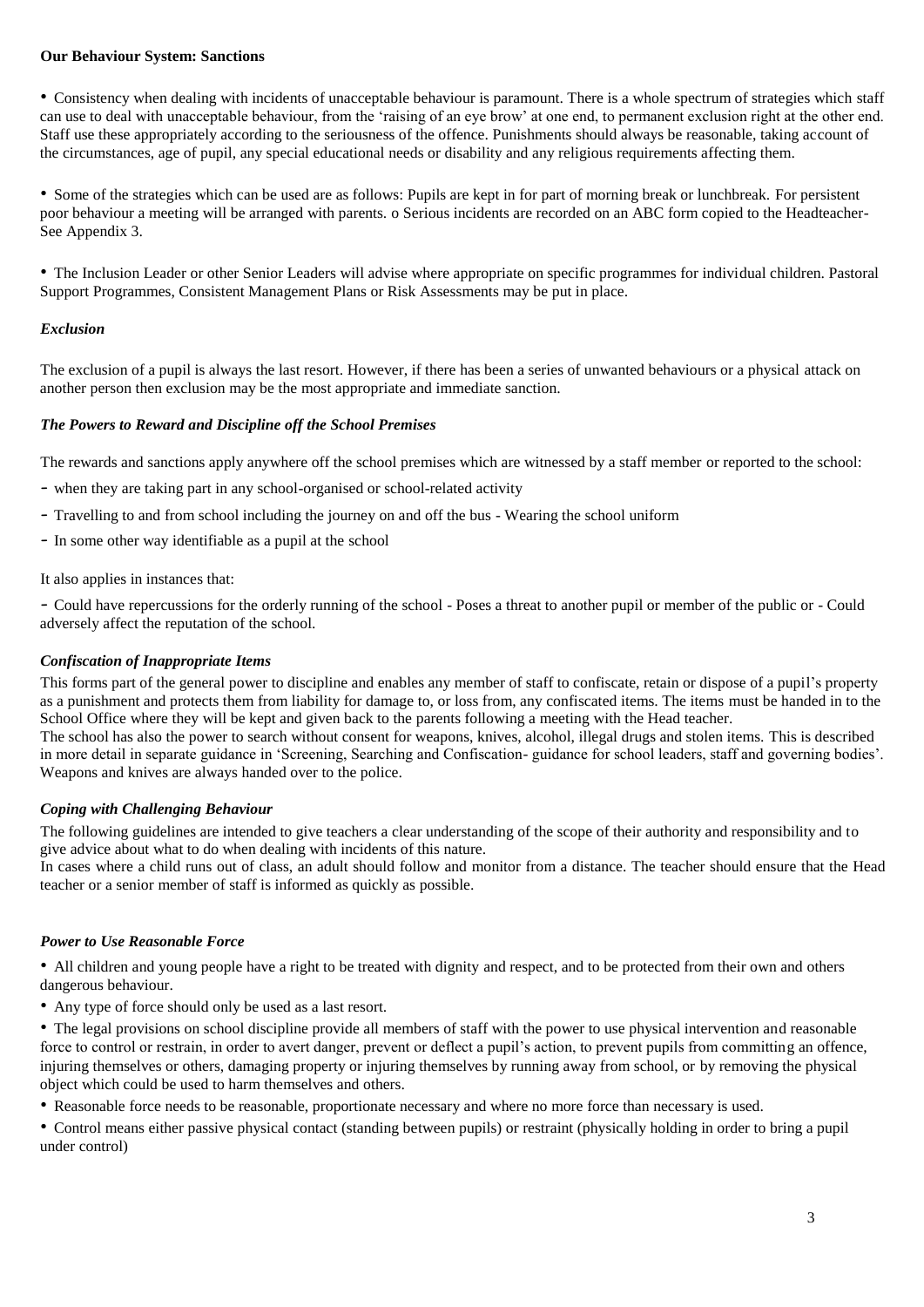• In the case of restraint, the degree of force used will depend on the age, understanding, physical maturity, and developmental age, gender of the pupil and whether the pupil has a special educational need. The restraint is based on an assessment of the risks associated with the intervention.

• The decision to use either control or restraint is down to the professional judgement of the staff member concerned. There is no requirement for parental consent.

- The school follows the separate advice, 'Use of reasonable Force- guidance to school leaders, staff and governing bodies.'
- The Head teacher is responsible for implementing the use of force, its monitoring and to review its impact.

• Whenever it is reasonably foreseeable that a pupil might require the use of a physical intervention, a risk assessment should be carried out to identify the benefits and risks associated with different intervention strategies and ways of supporting the pupil, and it should be part of a Consistent Management Plan agreed with the parents.

• Initially proactive and preventative measures are adopted to de-escalate: o use of language, gestures and communication support aids, positive tone of voice and non-threatening body stance

olistening, observing, reassuring

- o Negotiating with all parties in different forms Asking parties to leave the scene
- o Taking the child's problem seriously
- Before physical intervention all staff must:
- o Give a verbal warning or appropriate gesture e.g. British sign language
- o Use a decisive tone of voice appropriate to the needs of the child, unambiguous and clear.
- oBe aware of preventative measures
- Except in emergencies, more than one adult should be present.
- All staff must follow this guidance.

• All staff must use their professional judgement at all times so that the contact is not perceived as threatening, intrusive or subject to misinterpretation.

• Staff are reminded that if a pupil is determined to leave the school's premises, and the use of physical intervention does not successfully prevent them doing so, the pupil should be allowed to leave. Staff should advise the police and the pupil's parents/guardians. The pupil should be warned of this.

• A pupil who cannot be controlled by reasonable physical intervention and absconds on a regular basis, and thus places him/herself at risk of serious harm, is likely to require an individualised behaviour programme, further intervention strategies and/or multi-agency support.

• Two members of our staff have had Essex Step-On Training.

#### **Recording and Monitoring-Serious Incidents**

• All incidents are recorded and reported to the Head teacher and/or a senior leader immediately following an incident and clearly recorded in an incident book with consecutively numbered pages in accordance with the Essex County Council's incident reporting procedures.

- Incidents are reported within one day after the event and the recording must follow the school's agreed template.
- The pupil's parent/guardian must be informed at the end of the working day.

• The interventions are monitored to help the school develop its practice and policy, inform risk assessment and management and to identify training and development needs.

• Governors and Discipline Committee are given an annual report from the Head teacher and provide guidance and support in the prevention and implementation of physical intervention and contribute to the development of the policy.

## *Post Incident Support*

- All injuries are reported and recorded in accordance with school procedures.
- The First Aider will check for injuries, provide first aid/arrange for medical aid.

• The Head teacher will seek help provide staff and pupils with support after incidents in the form of de-briefing and/or counselling as appropriate.

#### *Complaints and Allegations*

The Local Authority Designated Officer (LADO) will give advice and guidance on how concerns or allegations against adults should be investigated.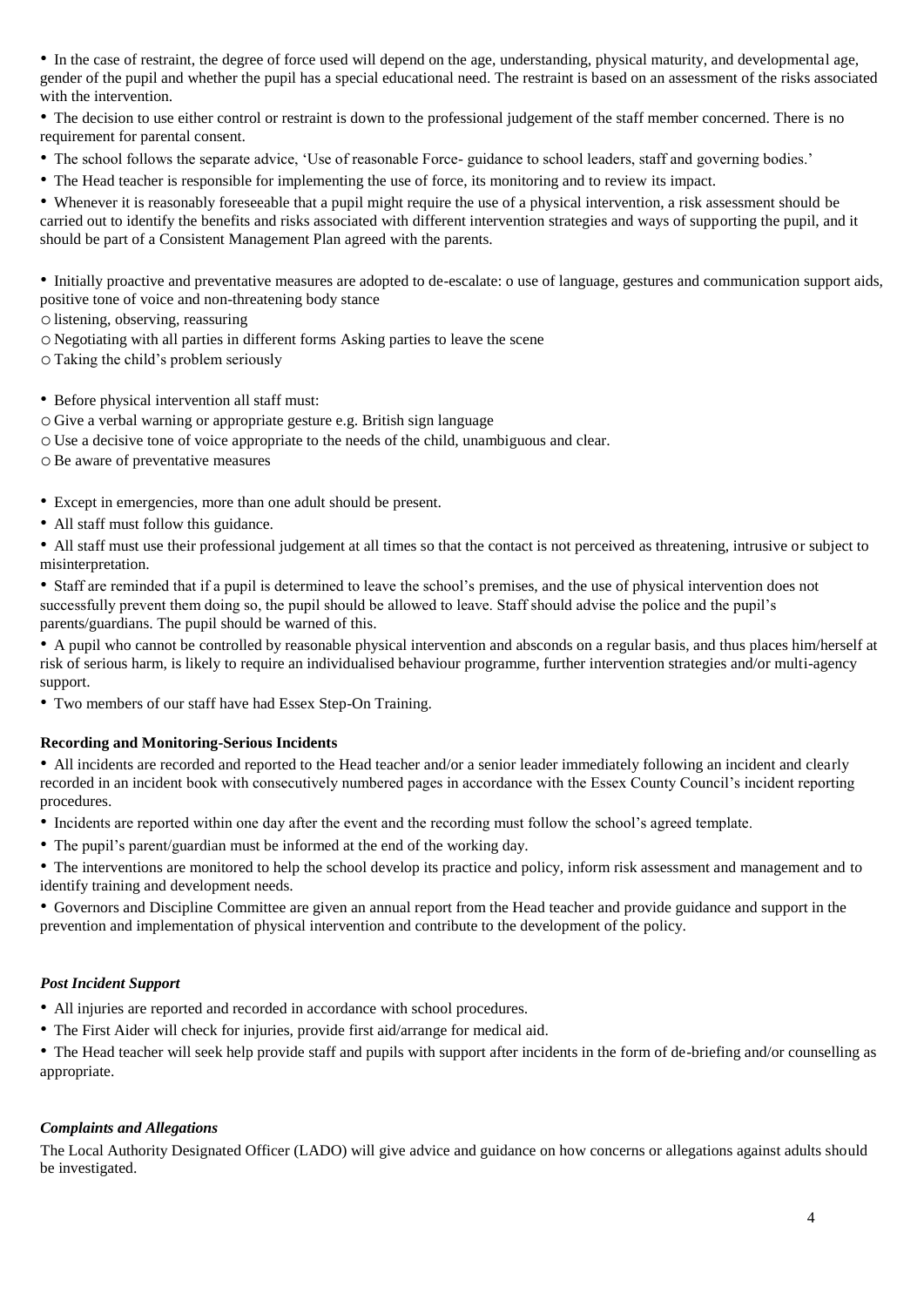The Headteacher or Chair of Governors should contact the Essex Children and Family Hub on 0345 6037627 if you have concerns or receive a complaint or allegation that a worker/volunteer has:

- Behaved in a way that has harmed a child, or may have harmed a child
- Possibly committed a criminal offence against or related to a child; or
- Behaved towards a child or children in a way that indicates they may pose a risk of harm to children.

The Local Authority Designated Officer will advise on action to take next.

Any referral should be followed up with a referral form. This form must be completed and emailed immediately to the Duty Local Authority Designated Officer (LADO).

If a concern is raised outside of office hours, and you think a referral to Social Care is required you should contact Essex Social care on 0845 606 1212 and inform the Local Authority Designated Officer at the first available opportunity.

## *Bullying*

This guidance is intended to outline the procedures should an incident occur and to ensure that swift action is taken and the approach is consistent throughout the school.

It also outlines measures to prevent bullying from occurring in our school.

## **What is Bullying?**

• It can be described as an unwanted, aggressive behaviour that involves a real or perceived power imbalance. The behaviour is repeated, or has the potential to be repeated, over time. Bullying includes actions such as making threats, spreading rumours, attacking someone physically or verbally, excluding someone from a group on purpose and the use of homophobic language.

• We have spent time talking with the children to clarify exactly what bullying is, as there are a number of incidents in school that happen that can look like bullying behaviour but are one off incidents and need to be dealt with differently.

• The school community also needs to be aware of cyber bullying particularly inappropriate usage of mobile phones and the internet, deliberately to upset someone. Cyber bullying can take place at any time and can intrude into places that have previously been regarded as safe or personal.

• The school community has a duty to protect all its members and provide a safe, healthy environment. Everyone could be at risk of being bullied.

• Pupils complete a bullying questionnaire annually.

#### **How can we prevent it happening?**

Values of respect for staff and other pupils, an understanding of the value of education, a clear understanding of how our actions affect others permeate the whole school environment as well as an open culture: in the playground, corridors, classrooms and beyond the school gates.

The knowledge and the values that children are taught in lessons are reinforced by staff and older pupils setting an excellent example to others and should prevent bullying occurring in the first place.

#### **Overall, good practice means prevention and intervention**

- Parents are involved to ensure they are clear that the school does not tolerate bullying and are aware of the procedures to follow if they believe their child is being bullied.
- We celebrate each child as a child of God following our Church of England values
- Parents feel confident that the school will take any complaint about bullying seriously and resolve the issue in a way that protects the child, and they reinforce the value of good behaviour at home.
- All pupils understand the school's approach and are clear about the part they can play to prevent bullying, including when they find themselves as bystanders.
- All school staff are determined to prevent bullying occurring, they are skilled in considering the motivations behind bullying behaviour.
- School staff are proactive in gathering intelligence about issues between pupils which might provoke conflict.
- Staff will be vigilant when supervising the use of email by pupils and the internet to ensure that there is no unsuitable content.
- Implement disciplinary sanctions fairly, consistently and reasonably taking into account any special educational needs or disabilities that the pupils may have and taking into account the needs of vulnerable pupils.
- Provide effective staff training: principles and purpose of our policy; legal responsibilities regarding bullying, how to solve problems and where to seek support.
- Work with the wider community to stay safe
- Make it easy for pupils to report bullying inside or outside of school.
- The school reports to the Governing Body about the impact of its anti-bullying policy.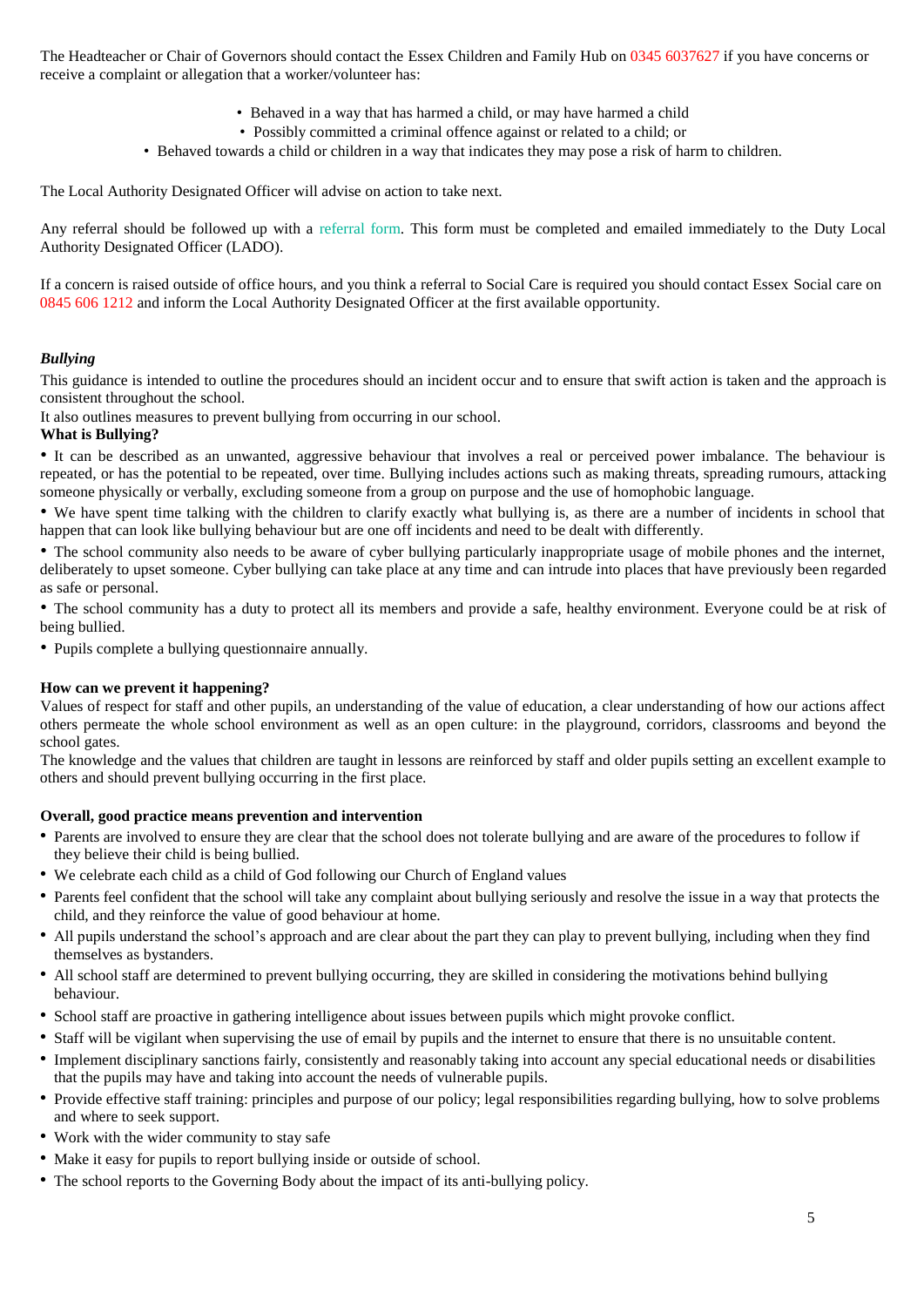## What is the school's approach to dealing with bullying?

The school has a zero tolerance approach and uses restorative justice. When a parent reports bullying or a child discloses that they are being bullied there is an initial meeting with the child and the member of staff dealing with it. The victim is asked what happened and also invited to either draw a picture or write how the bullying is making them feel and asked if they would like this shared with the support group. The child will be asked how safe they feel in school on a scale of 1 -10 with one being very unsafe and 10 being very safe. This is recorded so that the improvement in the child's wellbeing can be monitored over time. They are then asked who they feel would support them in school or to identify children who they trust.

What should we do after the initial meeting?

- Working with the victim:
- Discuss the supervision of children to make sure the opportunities for bullying are minimised
- To give the victim immediate protection in free time, it may be appropriate for them to be given a task to do, such as tidying the library, sorting games or working on the computer. This will give a bit of breathing space and may break the pattern of bullying.
- Support the victim by giving him/her some strategies to deal with the bullying and not be victimised e.g. stay in sight of adults, stay calm, try not to lose your temper, practise walking away from any taunts, ask if they could be provoking the attack. Above all reassure the victim that there is nothing wrong with him/her and it is the bully who has the problem and needs to change his/her behaviour.
- Make sure the bullying has stopped / review the situation regularly with all concerned.
- If necessary, work with the school's play therapist
- •Working with the bully:
- •Try not to apportion blame or be judgemental
- •Encourage the child to set his/her own achievable target for changing their behaviour
- •Discuss and role-play acceptable social behaviour, the bully may be suffering from low self-esteem, she/he may be using the bullying to gain the attention of other children because of difficulties in forming friendships.
- •If appropriate arrange for a meeting with the EP/Behaviour Support/Children's Services.

## Watch out for the warning signs

Children who are being bullied are often under extreme stress and may behave in a way which is out of character. The following signs, which if several are present, could be an indication that a child is being bullied: Bed-wetting, nail-biting, nervous tics, night terrors, sleep walking, flinching, jumpiness, forgetfulness, distractibility, underachievement, personality change – snappy, withdrawn, tired indications of not sleeping, weepiness, outbursts of crying, loss of appetite, demands for money, school refusal, wish to change routines, lack of confidence, temper flare-ups, hanging back, staying behind late at school, mislaid books, equipment, belongings, torn or damaged clothing, bruises and cuts, fear of the dark, of sudden noises, of physical contact with others, avoidance of specific lessons or days e.g. games, swimming, psychosomatic illness, non-specific pains, headaches, tummy upsets.

- •Advice for Children
- •Tell a teacher or any adult in school.
- •Tell your mum and dad.
- •Do not be afraid of telling someone if you are bullied.
- $\bullet$ If you are a bully STOP because we are a telling school.
- •Never fight back, you will be breaking our rules.
- •Do not join the bully's gang. Look after each other

We need to remind the children about this advice on a regular basis and bullying is a regular theme at school assemblies. We will discuss it at the beginning of every term and will endeavour to have a week of activities specifically linked to 'Anti-Bullying', generally in the month of November. The school also takes part in the 'Anti-Bullying Ambassadors Programme' (The Diana Award).

#### *Pupil support systems*

- Support Group Method for anti-bullying strategies
- Play leaders from Year 5 and Year 6 trained by the Pastoral Care Team
- Mediation by peers
- Play therapy
- Safe place/Safe person approach
- Lunchtime Room
- worry boxes in classrooms.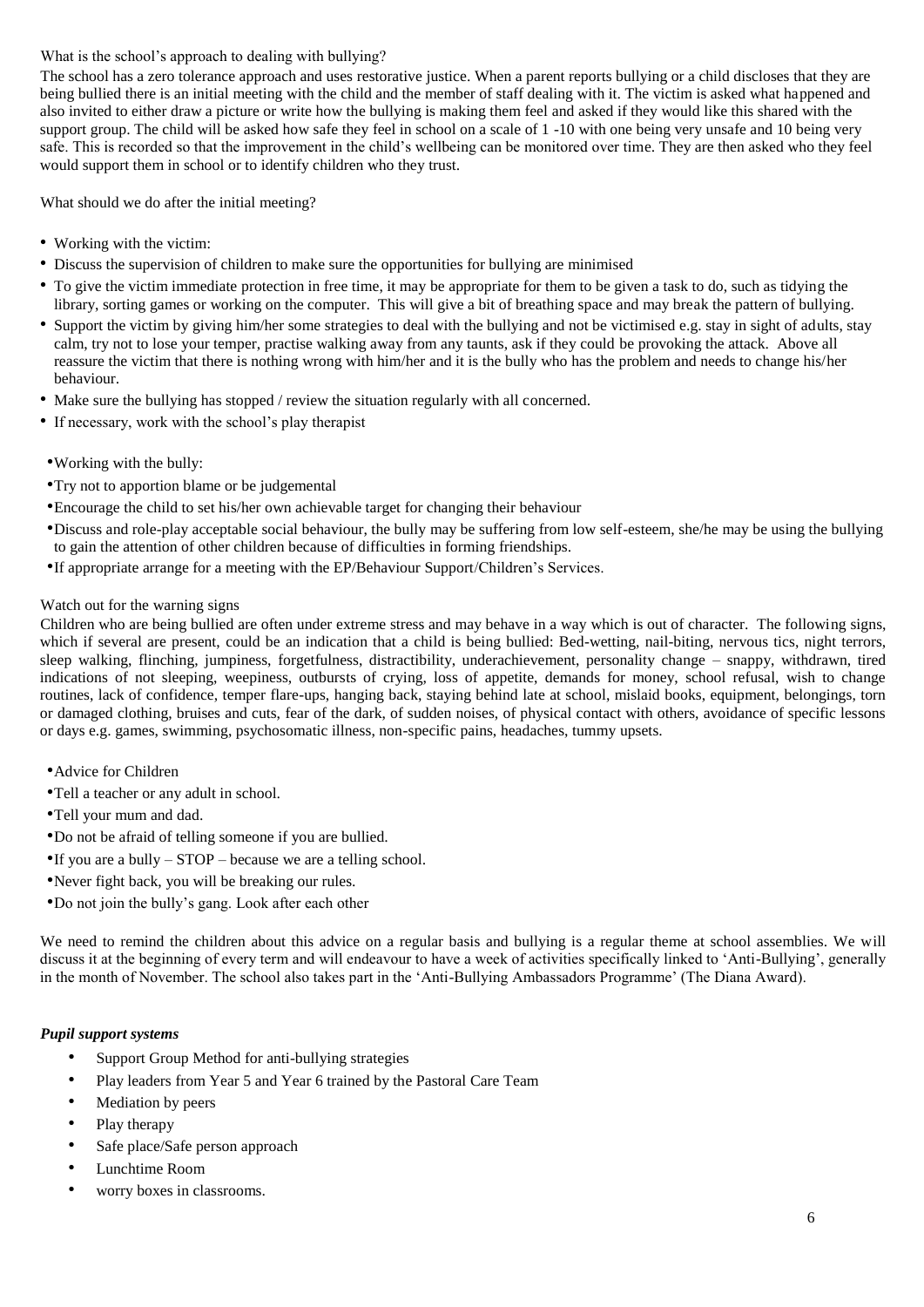## **Staff Development and Support**

At induction, when a new member of staff joins the school, the Headteacher will spend some time explaining The Behaviour and Discipline Policy including our measures to prevent bullying.

All members of staff regardless of their role in school will receive:

- •Annual training in behaviour strategies and reminders how to deal with situations
- •Update on the review of Behaviour Policy
- •Training on how to deal with bullying and racist incidents. Regular review in performance management meetings
- •Coaching

•An awareness of the link between all the policies related to personal development, behaviour and welfare

The nature and extent of any training will depend upon the characteristics of the pupils who may require a physical intervention, the behaviours they present and the responsibilities of individual members of staff.

Key staff members receive training and disseminate this practice within the school.

#### *Parents and Volunteers in School*

It is important that parents are aware of the classroom rules and the ethos of the school and that they understand the emphasis on rewarding positive behaviour.

Parents are required to sign a Home School Agreement that outlines the responsibilities of the parent and the school, including those around behaviour and attendance. Parents have a clear role in making sure their child attends punctually and regularly.

Parents have a clear role in making sure their child is well-behaved at school. If they do not, the school or the local authority may ask them to sign a parenting contract or may apply for a court- imposed parenting order.

#### *APPENDIX 1*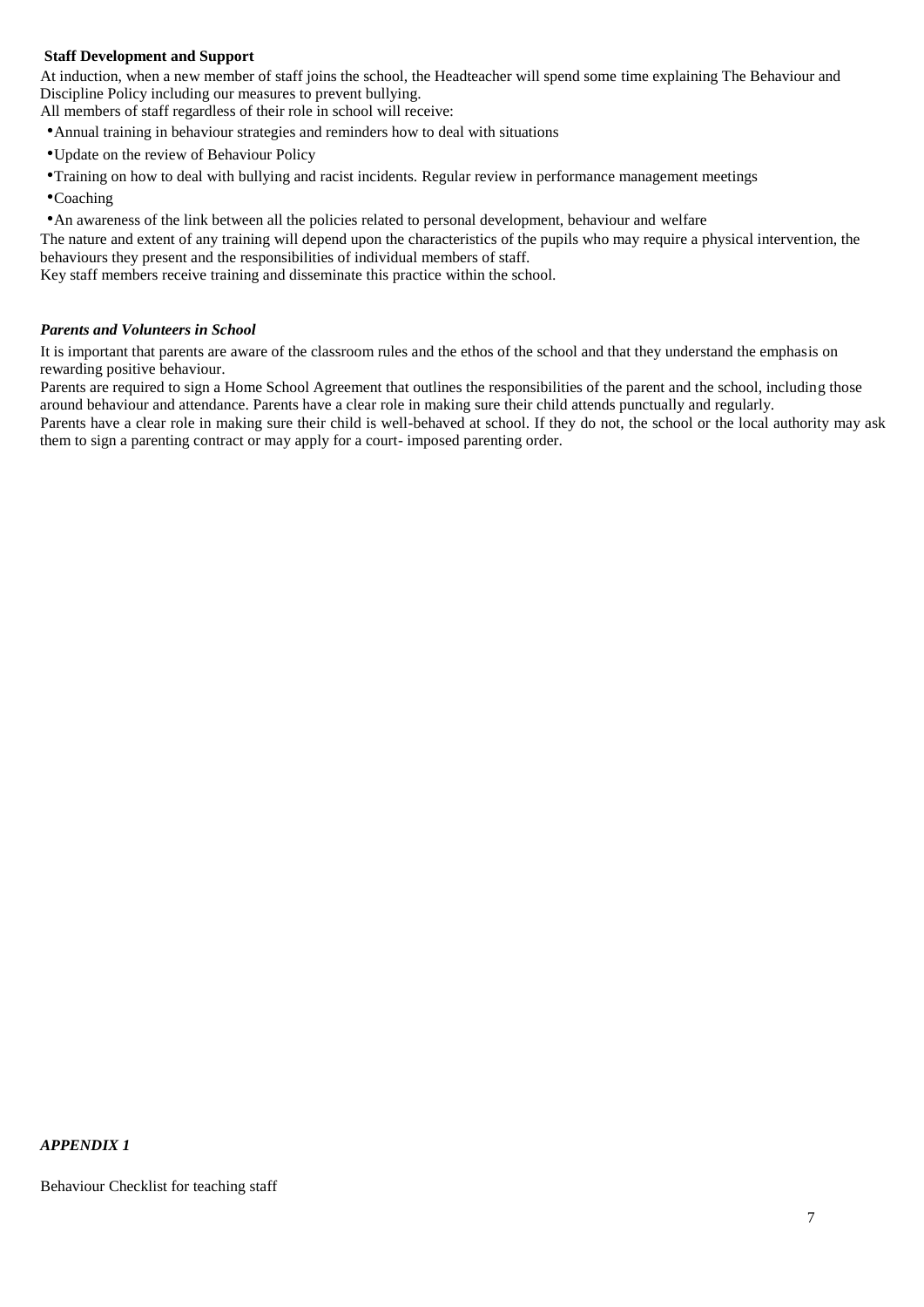## Classroom

- Meet & greet pupil when they come into the classroom
- Display rules and routines
- Have a visual timetable for each day-share with the pupils and staff
- Display sanctions & rewards
- Have a system in place to follow through with all the sanctions
- Follow the school behaviour policy

# Pupils

- Know the children, focus of the relationships with them
- Have a plan for the children who are likely to misbehave
- Understand pupils' special needs

# Teaching

- Ensure all resources are prepared in advance
- Take time to listen to children
- Praise the behaviour you want to see more of.
- Praise the children who are doing the right thing more than noticing those making wrong choice= parallel praise
- Differentiate
- Stay calm
- Avoid sarcasm
- Have clear routines & transitions and for stopping the class. Teach children the class routines.

## Parents

• Give feedback to parents about their child's behaviour: let them know about the good days as well as the bad ones.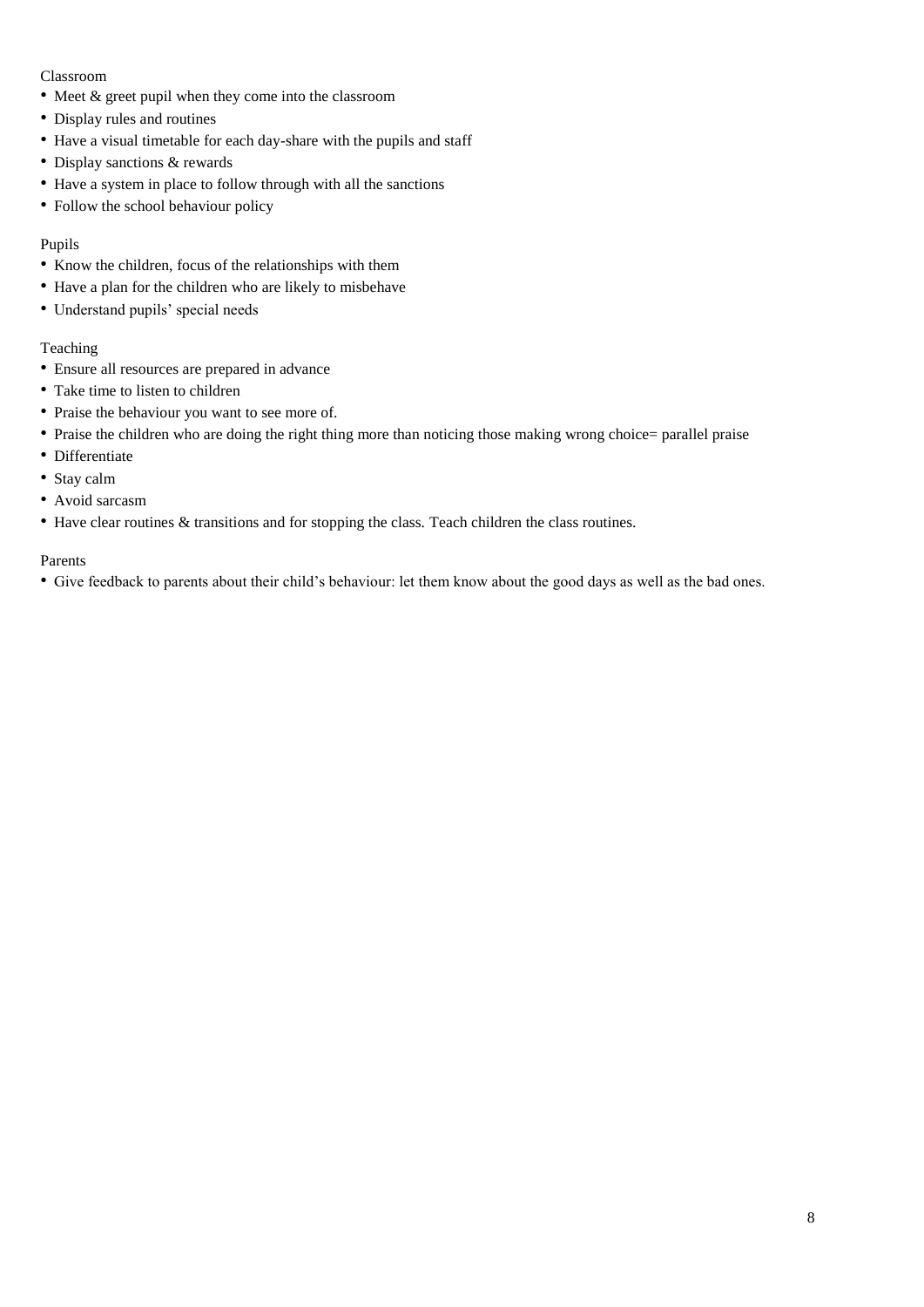## **APPENDIX 2**

Let's solve the problem together

The 5Ws

What's the problem between us?

Why do you think it happened?

What rule has been broken?

What can I do to make it better?

Who could I ask to help me?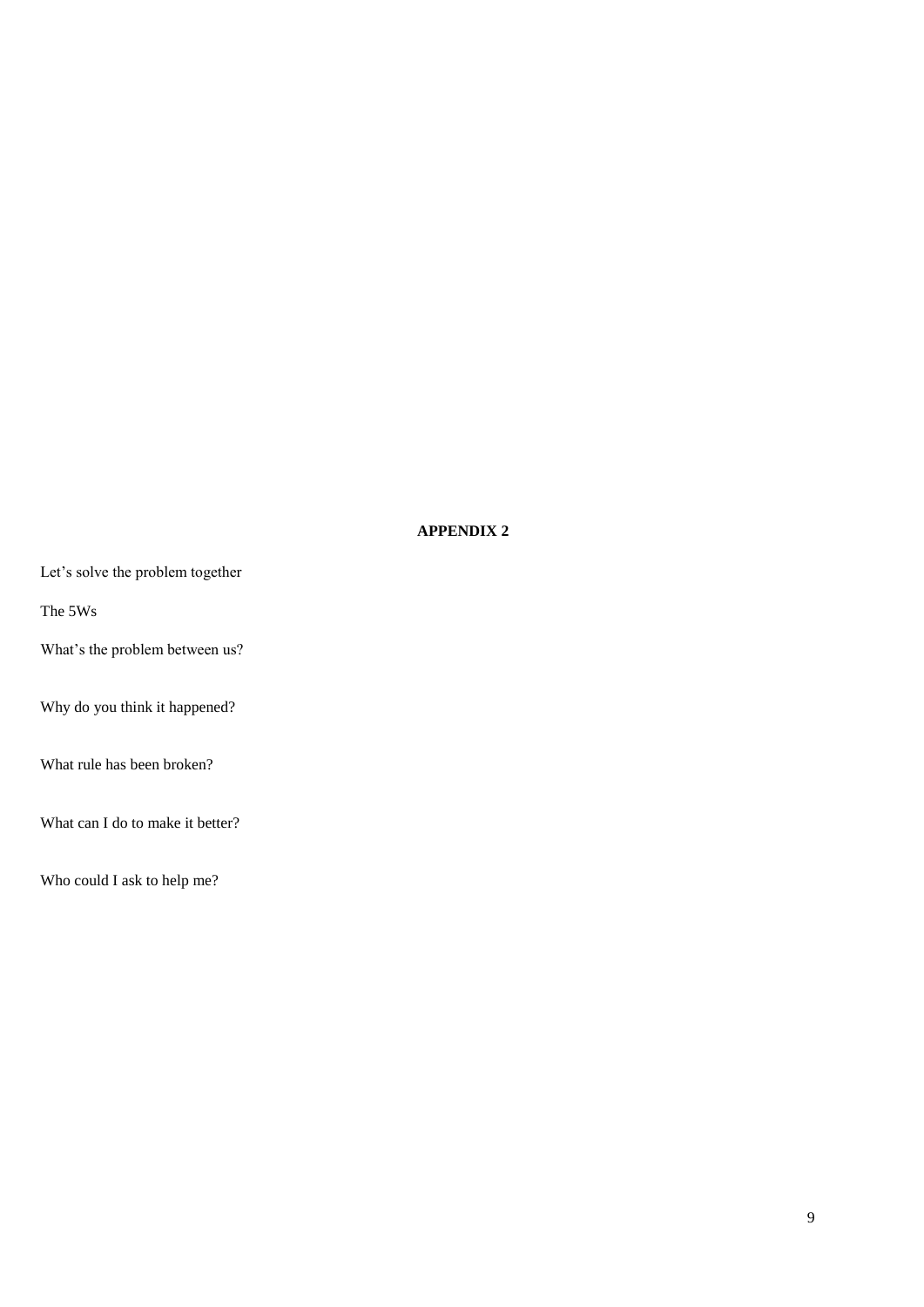# Appendix 3

## ABC analysis record

:

| Day               | Date | Time          | Location |
|-------------------|------|---------------|----------|
| Pupil(s) Involved |      | Completed by: |          |

| Antecedents<br>What happened before the behaviour?      | What changes need to occur?         |
|---------------------------------------------------------|-------------------------------------|
| Behaviour<br>What did the pupil do?                     | What behaviour would be preferable? |
| Consequences<br>What response was made by staff/pupils? | What changes need to occur?         |
| What happened as a result? Positive or negative?        |                                     |